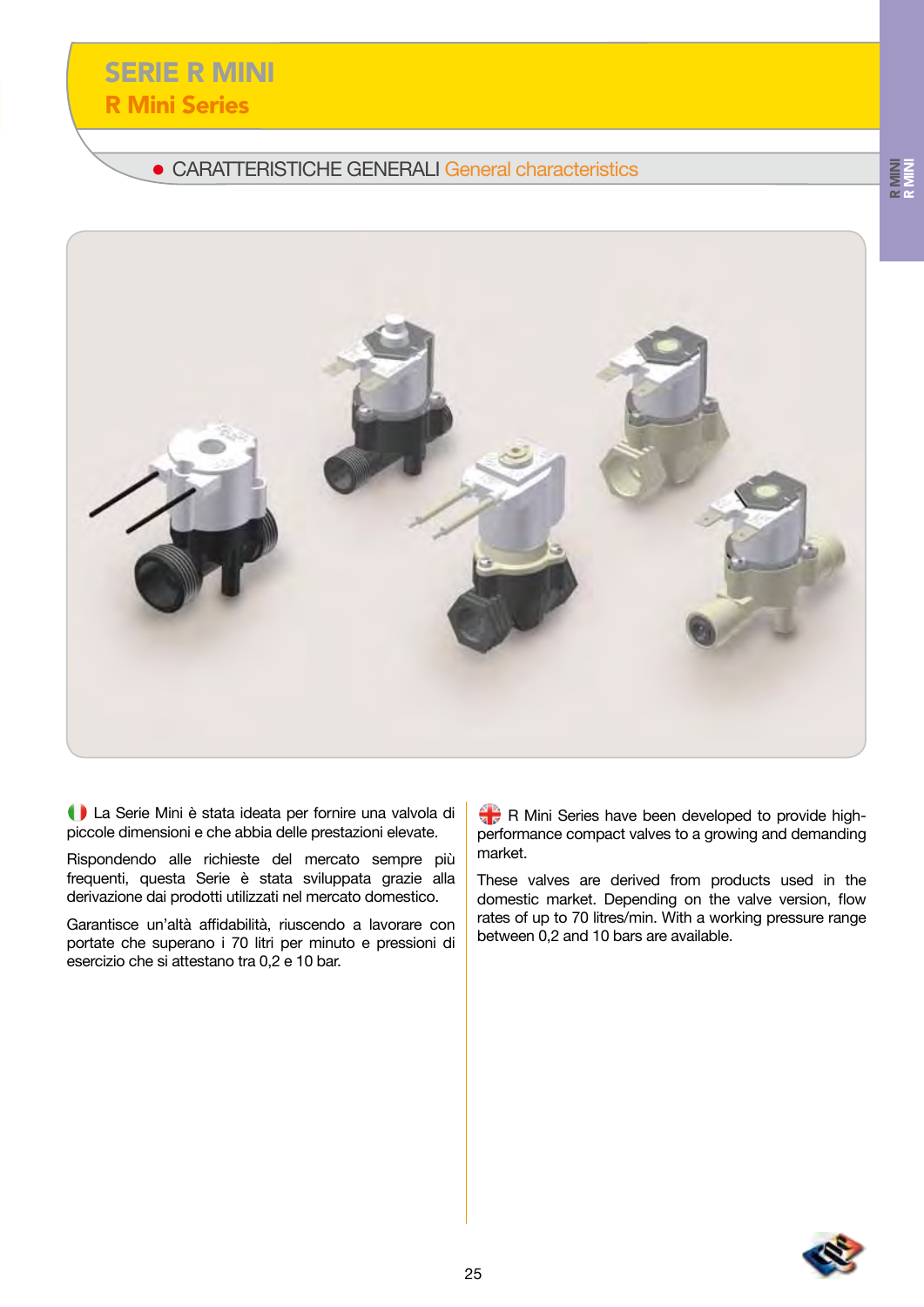### • SCHEDA CARATTERISTICHE • Valve datasheets

#### CARATTERISTICHE FISICHE

Nucleo: Acciaio Inox Bobine: Classe F (155°)<br>Assemblaggio: con viti, ispezio

Corpo Valvola: Nylon 66 30% fibra vetro Membrana: NBR (buna), EPDM, Siliconiche (MVQ) con viti, ispezionabile

#### CARATTERISTICHE DI LAVORO

Pressione di esercizio: 0,2-10 bar Temperatura ambiente: Tu 60 °C

Temperatura Fluido: Tm 25 °C - Tm 60 °C - Tm 90 °C Diametro passaggio: Diametro Nominale 8-9-10-11 mm Elettropilota/Comando: Normalmente Chiuso NC - Bistabile - Normalmente Aperto NA

#### INSTALLAZIONE

Le valvole possono essere montate in qualsiasi posizione senza compromettere il funzionamento.

Sono predisposte per il fissaggio tramite due viti autofilettanti.

#### APPLICAZIONI

La serie R MINI può essere utilizzata in un'infinità di applicazioni, ovunque ci sia la necessità del controllo automatico dell'acqua. Le applicazioni più comuni di questa serie sono:

- Carico H<sub>2</sub>O caldaie piccolo elettrodomestico
- Carico  $H<sub>2</sub>O$  impianti filtrazione
- **Frigoriferi**
- Macchine del ghiaccio
- Distributori di acqua
- Forni industriali
- Idrosanitari
- Orinatoi
- **Rubinetteria**
- Idromassaggio
- Macchine da caffè Alta pressione
- Macchine da caffè Bassa Pressione
- Irrigazione
- Idropulitrici  $\bullet$

# CONNESSIONI IDRAULICHE

### INGRESSO/USCITA

Maschio:

1/4" - 3/8" - 1/2" - 3/4" Porta Gomma 10 mm

Attacco Rapido John Guest: 1/4" - 3/8" - 6 mm - 8 mm - 10 mm - 15 mm

In 8 mm Out 1/4" - In 10 mm Out 8 mm

Femmina:

1/8" - 1/4" - 3/8" - 1/2" - 3/4"

### CONNESSIONI BOBINA

Faston 6,3 mm x 0,8 mm Cavi unipolari (lunghezza max 5m) Cavi bipolari (lunghezza max 5m)

# **PHYSICAL CHARACTERISTICS**

| /alve body: |  |
|-------------|--|
| Diaphragm:  |  |
| Core:       |  |
| Coils:      |  |
| Assembly:   |  |

Nylon 66 30% fiber glass Diaphragm: NBR (buna), EPDM, Silicone (MVQ) Core: Stainless steel Coils: Class F (155°) Assembly: Self-tapping screws

# **WORKING CHARACTERISTICS**<br>Working pressure: 0.2-10 bar

Working pressure: Room temperature: Tu 60 °C<br>Fluid temperature: Tm 25 °C

Tm 25 °C - Tm 60 °C - Tm 90 °C Orifice: Nominal Diameter 8-9-10-11 mm Electropilot/Control: NC Normally Closed - Latching NO Normally open

#### INSTALLATION

The valves can be installed in all positions without a reduction in performance.

They can be fixed by means of two self-tapping screws.

#### APPLICATIONS

R Mini Series can be used for several applications, wherever an automatic water control is needed.

Main applications:

- $\bullet$ Water filling in small boilers
- Water filling in filtration plants  $\bullet$
- $\bullet$ **Refrigerators**  $\bullet$
- Ice machines  $\bullet$ Water dispensers
- ă Industrial furnaces
- Water and sanitary installations
- ä Public urinals
- **Taps** ă
- Hydromassage plants ă
- High-pressure coffee makers
- Low-pressure coffee makers
- Irrigation
- **High-pressure water jet machines**

#### WATER CONNECTIONS INLET/OUTLET

#### Male:

- 1/4" 3/8" 1/2" 3/4" 10 mm Hose Tail
- J. Guest quick coupling: 1/4" 3/8" 6 mm 8 mm 10 mm - 15 mm

In 8 mm Out 1/4" - In 10 mm Out 8 mm

Female:

1/8" - 1/4" - 3/8" - 1/2" - 3/4"

### COIL CONNECTIONS

Faston 6,3 mm x 0,8 mm Unipolar cables (maximum length 5 m) Bipolar cables (maximum length 5 m)

#### MARCHI E APPROVAZIONI / CERTIFICATION MARKS











**W 270**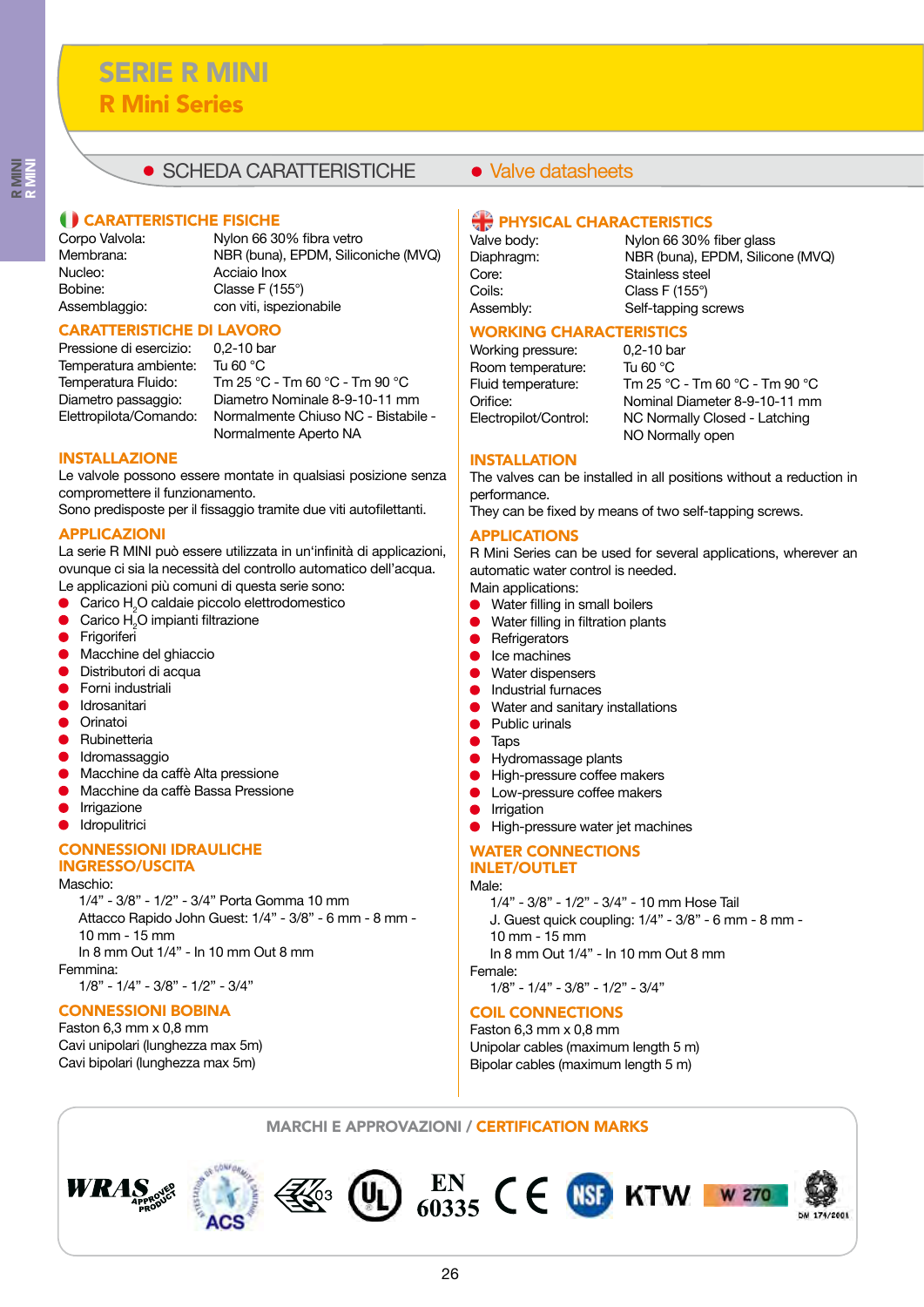

R MINI<br>R<br>R

# SERIE R MINI R Mini Series

| <b>Modello</b><br>model | conness. idrauliche<br>water connections | passaggio nom.<br>nom. orifice | pressione<br>pressure | $\alpha$ altezza mm<br>height mm | $l$ ungh. mm<br>length mm | largh. mm<br>width mm | descrizione<br>description                                        |
|-------------------------|------------------------------------------|--------------------------------|-----------------------|----------------------------------|---------------------------|-----------------------|-------------------------------------------------------------------|
|                         |                                          |                                |                       |                                  |                           |                       |                                                                   |
| 210                     | 1/8" F                                   | 9 <sub>mm</sub>                | $0.2 - 10$ bar        | 60                               | 53                        | 40                    | CORPO VALVOLA R MINI 1/8"-1/8" F<br>VALVE BODY R MINI 1/8"-1/8" F |
| 310                     | 1/4"F                                    | $11$ mm                        | 0,2-10 bar            | 60                               | 53                        | 40                    | CORPO VALVOLA R MINI 1/4"-1/4" F<br>VALVE BODY R MINI 1/4"-1/4" F |
| 311                     | 1/4" M                                   | $11$ mm                        | 0,2-10 bar            | 58                               | 68                        | 40                    | CORPO VALVOLA R MINI 1/4"-1/4" M<br>VALVE BODY R MINI 1/4"-1/4" M |
| 410                     | 3/8" F                                   | $11$ mm                        | 0.2-10 bar            | 60                               | 53                        | 40                    | CORPO VALVOLA R MINI 3/8"-3/8" F<br>VALVE BODY R MINI 3/8"-3/8" F |
| 411                     | $3/8"$ M                                 | $11$ mm                        | $0,2 - 10$ bar        | 58                               | 62                        | 40                    | CORPO VALVOLA R MINI 3/8"-3/8" M<br>VALVE BODY R MINI 3/8"-3/8" M |
| 510                     | 1/2" F                                   | $11$ mm                        | 0.2-10 bar            | 58                               | 70                        | 38                    | CORPO VALVOLA R MINI 1/2"-1/2" F<br>VALVE BODY R MINI 1/2"-1/2" F |
| 511                     | 1/2" M                                   | $11$ mm                        | $0.2 - 10$ bar        | 62                               | 62                        | 40                    | CORPO VALVOLA R MINI 1/2"-1/2" M<br>VALVE BODY R MINI 1/2"-1/2" M |
| 610                     | 3/4"F                                    | $11$ mm                        | 0,2-10 bar            | 58                               | 70                        | 38                    | CORPO VALVOLA R MINI 3/4"-3/4" F<br>VALVE BODY R MINI 3/4"-3/4" F |
| 611                     | $3/4"$ M                                 | $11$ mm                        | $0.2 - 10$ bar        | 64                               | 62                        | 40                    | CORPO VALVOLA R MINI 3/4"-3/4" M<br>VALVE BODY R MINI 3/4"-3/4" M |
| 015                     | <b>PG 10 mm</b>                          | $10 \text{ mm}$                | 0,2-10 bar            | 55                               | 67                        | 40                    | CORPO VALVOLA R MINI 2 PG D10.5<br>VALVE BODY R MINI 2 PG D10.5   |
| 118                     | JG 1/4"                                  | $10 \, \text{mm}$              | 0,2-10 bar            | 60                               | 82                        | 40                    | CORPO VALVOLA R MINI JG 1/4"<br>VALVE BODY R MINI JG 1/4"         |
| 119                     | JG 3/8"                                  | $10 \text{ mm}$                | 0.2-10 bar            | 60                               | 86                        | 40                    | CORPO VALVOLA R MINI JG 3/8"<br>VALVE BODY R MINI JG 3/8"         |
| 113                     | JG 6 mm                                  | $10 \, \text{mm}$              | $0,2 - 10$ bar        | 60                               | 82                        | 40                    | CORPO VALVOLA R MINI JG 6 mm<br>VALVE BODY R MINI JG 6 mm         |
| 114                     | JG 8 mm                                  | 8 mm                           | 0.2-10 bar            | 60                               | 82                        | 40                    | CORPO VALVOLA R MINI JG 8 mm<br>VALVE BODY R MINI JG 8 mm         |
| 115                     | <b>JG 10 mm</b>                          | $10 \, \text{mm}$              | $0,2 - 10$ bar        | 60                               | 86                        | 40                    | CORPO VALVOLA R MINI JG 10 mm<br>VALVE BODY R MINI JG 10 mm       |
| 117                     | JG 15 mm                                 | $11$ mm                        | 0.2-10 bar            | 60                               | 86                        | 40                    | CORPO VALVOLA R MINI JG 15 mm<br>VALVE BODY R MINI JG 15 mm       |
|                         |                                          |                                |                       |                                  |                           |                       |                                                                   |

## Per GAMMA SOLENOIDI ved. p.41 For SOLENOID RANGE see page 41





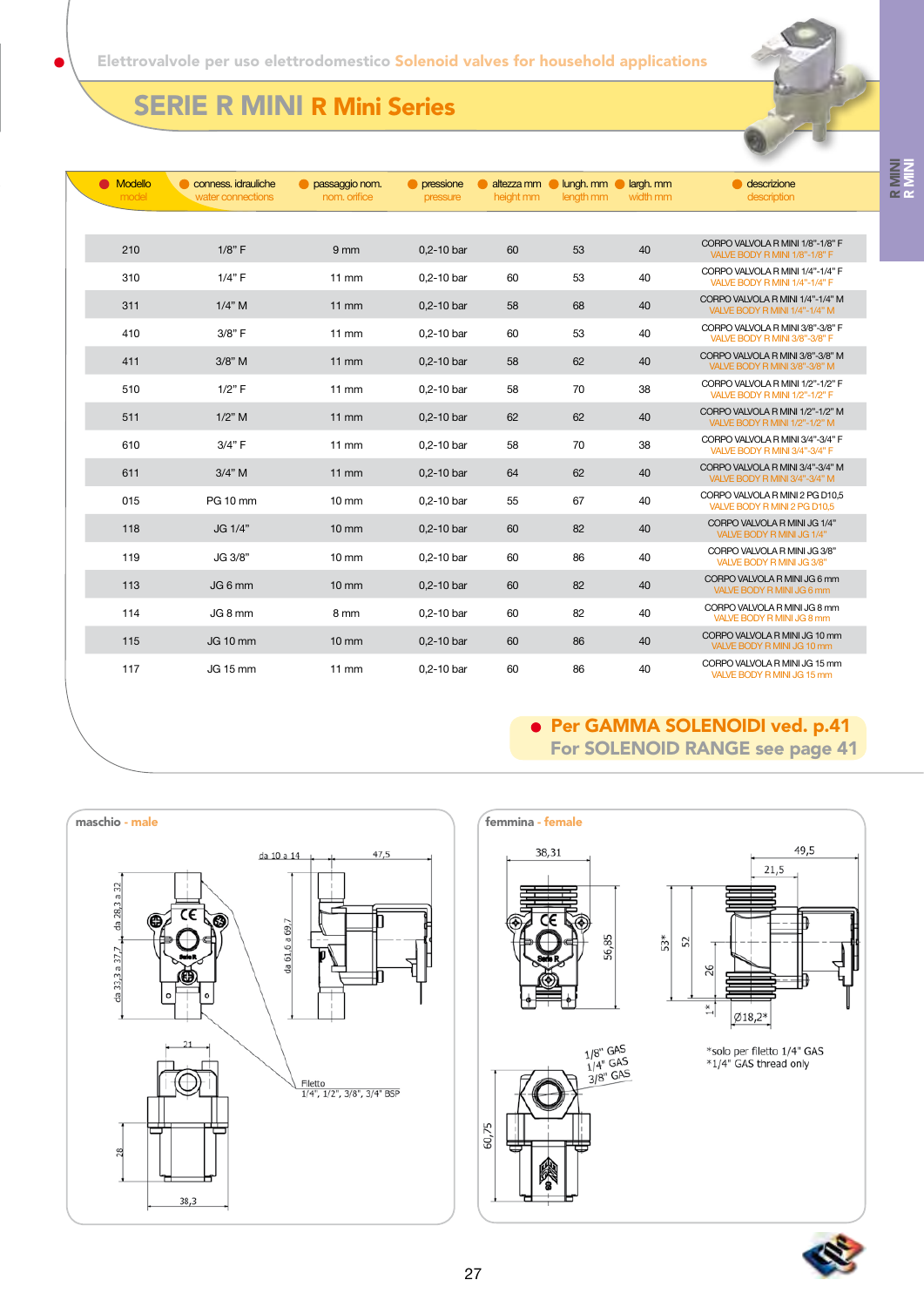

# SERIE R MINI R Mini Series



 $\bullet$ 



pressione/pressure (bar)

|                                     | $1/2" - 1/2"$ |      |                | $0,16$ 0.18 | 0.21                 | 0.23 | 0.26        | 0.28           | 0.31                     | 0.34 0.37     |      | $0,40$ 0.43 |      | 0.46 0.49 |             | 0.52      | 0.56      | 0.59 | 0.63        | 0.66 |
|-------------------------------------|---------------|------|----------------|-------------|----------------------|------|-------------|----------------|--------------------------|---------------|------|-------------|------|-----------|-------------|-----------|-----------|------|-------------|------|
| <b>Maschio</b>                      | $3/4$ "-3/4"  |      |                |             | 0.09                 | 0,13 | 0.16        | 0.18           | 0,20                     | 0,22          | 0,25 | 0,27        | 0,30 | 0,35      | 0.40        | 0,49      | 0.53      | 0.61 | 0.71        | 0,80 |
| <b>Male</b>                         | $1/4" - 1/4"$ |      |                |             |                      | 0,11 | 0.13        | 0,16           | 0,19                     | 0,22          | 0,26 | 0,3         | 0,36 | 0,41      | 0.46        | 0,5       | 0,59      | 0.62 | 0.7         | 0,79 |
|                                     | $3/8$ "-3/8"  |      |                |             |                      |      |             |                | 0.09                     | $0,13$ $0,16$ |      | 0,2         | 0,24 | 0,27      | 0,3         | 0,36      | 0.4       | 0,44 | 0.49        | 0,54 |
|                                     |               |      |                |             |                      |      |             |                |                          |               |      |             |      |           |             |           |           |      |             |      |
| Femmina                             | $1/8" - 1/8"$ |      | 0.09           | 0,15        | 0.22                 | 0.3  | 0.38        | 0.48           | 0,57                     | 0.67 0.78     |      | 0,9         | 1.02 | 1.15      | $1.29$ 1.43 |           | 1.58      |      |             |      |
| Female                              | $1/4" - 1/4"$ |      |                | 0,15        | 0.17                 | 0.2  | 0.22        | 0.25           | 0.28                     | 0.32          | 0,37 | 0,41        | 0,46 | 0,51      | 0.57        | 0.63      | 0.7       | 0.75 | 0.83        | 0.91 |
|                                     | $3/8" - 3/8"$ |      |                |             | 0,13                 | 0.15 | 0.17        | 0.18           | 0.21                     | 0.23          | 0.27 | 0.3         | 0.33 | 0.37      | 0.42        | 0.46      | 0.51      | 0.56 | $0,62$ 0.67 |      |
|                                     |               |      |                |             |                      |      |             |                |                          |               |      |             |      |           |             |           |           |      |             |      |
| Portata (I/min)                     |               | 1    | $\overline{2}$ | 3           | 4                    | 5    | 6           | $\overline{7}$ | 8                        | 9             | 10   | 11          | 12   | 13        | 14          | 15        | 16        | 17   | 18          | 19   |
| <b>Flow rate</b>                    |               |      |                |             |                      |      |             |                |                          |               |      |             |      |           |             |           |           |      |             |      |
|                                     |               |      |                |             |                      |      |             |                |                          |               |      |             |      |           |             |           |           |      |             |      |
|                                     | $1/2" - 1/2"$ | 0,70 | 0.74 0.77      |             | 0,81                 |      | $0.85$ 0.89 | 0,93           | 0,98                     | 1,02          | 1,06 | 1.11        | 1,15 | 1,20      | 1,25        | 1,29      | 1.34 1.39 |      | 1.44        | 1,49 |
| <b>Maschio</b>                      | $3/4$ "-3/4"  | 0,86 | 0.89           | 1.01        | 1.04                 | 1.08 | 1,10        | 1,16           | 1,20                     | 1,31          | 1,34 | 1,38        | 1.41 | 1,51      | 1.62        |           |           |      |             |      |
| <b>Male</b>                         | $1/4" - 1/4"$ | 0.89 | 1              | 1.08        | 1,2                  | 1,29 | 1,39        | 1,5            | 1.6                      | 1,6           |      |             |      |           |             |           |           |      |             |      |
|                                     | $3/8$ "-3/8"  | 0.61 | 0.64           | 0.71        | 0.75                 | 0,8  | 0,86        | 0,92           | 0,98                     | 1,04          | 1,1  | 1,2         | 1,24 | 1,3       |             | 1,38 1,45 | 1,51 1,62 |      |             |      |
|                                     |               |      |                |             |                      |      |             |                |                          |               |      |             |      |           |             |           |           |      |             |      |
| Femmina                             | $1/8" - 1/8"$ |      |                |             |                      |      |             |                |                          |               |      |             |      |           |             |           |           |      |             |      |
| Female                              | $1/4" - 1/4"$ | 1    |                |             | 1,,08 1,17 1,26 1,37 |      | 1,47        |                |                          |               |      |             |      |           |             |           |           |      |             |      |
|                                     | $3/8$ "-3/8"  | 0,7  | 0.8            | 0.87        | 0.94                 | 1    |             |                | 1,08 1,16 1,24 1,33 1,41 |               |      | 1,5         | 1,61 |           |             |           |           |      |             |      |
|                                     |               |      |                |             |                      |      |             |                |                          |               |      |             |      |           |             |           |           |      |             |      |
| Portata (I/min)<br><b>Flow rate</b> |               | 20   | 21             | 22          | 23                   | 24   | 25          | 26             | 27                       | 28            | 29   | 30          | 31   | 32        | 33          | 34        | 35        | 36   | 37          | 38   |
|                                     |               |      |                |             |                      |      |             |                |                          |               |      |             |      |           |             |           |           |      |             |      |







JG **Portagomma / Hose tail Cutlet check valve Apertura diretta / Direct acting**